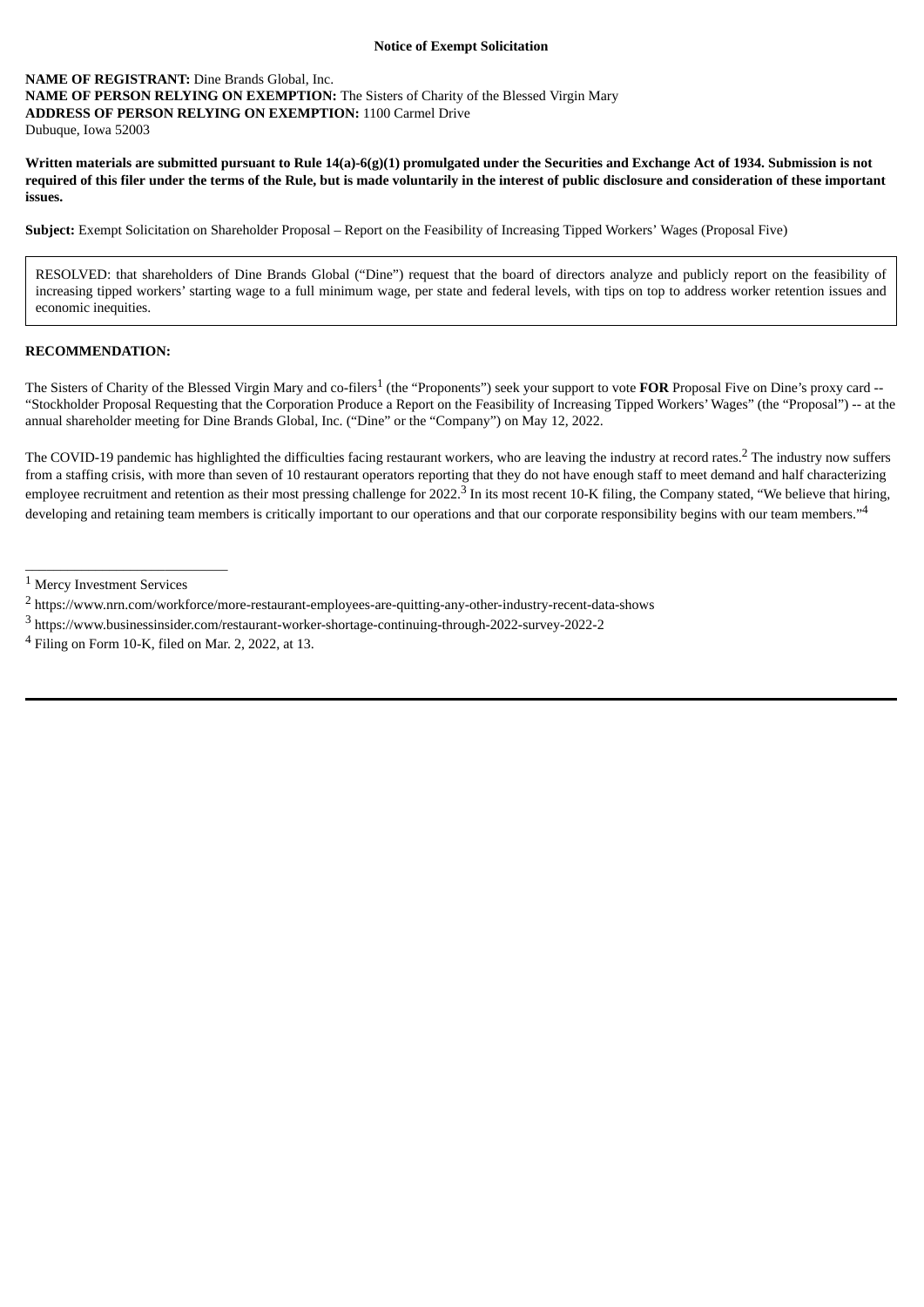At the Company's annual shareholder meeting, shareholders can ask Dine to consider raising wages for tipped staff in order to improve recruitment and retention, provide tipped workers with greater economic security and address racial disparities. Proposal Five asks Dine's board of directors to "analyze and publicly report on the feasibility of increasing tipped workers' starting wage to a full minimum wage, per state and federal levels, with tips on top to address worker retention issues and economic inequities."

We believe that the feasibility analysis and report requested in the Proposal would:

- · Highlight potential benefits to Dine of going above and beyond legal minimum wage requirements for tipped workers;
- Permit shareholders to assess oversight of human capital management by Dine's board; and
- · Provide a roadmap for franchisees to analyze shifting to a full minimum wage.

Under federal law and the law of 43 states, restaurant operators are permitted to pay tipped workers a subminimum wage, which under federal law is \$2.13 an hour.<sup>5</sup> Although poverty rates for restaurant workers in all states are high, the subminimum tipped wage is associated with higher poverty rates and greater economic inequity. In a recent survey, only 41% of tipped workers who were paid the subminimum wage reported that their tips were sufficient to ensure they received the regular minimum hourly wage,  $^6$  which is legally required. Low wages and tips are cited as a primary reason for tipped workers leaving the industry.<sup>7</sup>

More than 66% of tipped restaurant workers are women and 40% are workers of  $color.^8$ 

In states with a subminimum wage, economic disparities between white and non-white workers, and between male and female workers, are higher than in states where restaurant employers must pay a regular minimum wage. $^9$ 

By forcing workers to rely on tips for most of their compensation, the subminimum wage creates an environment where tipped workers feel compelled to tolerate harassment and are deterred from enforcing COVID-related mandates. A recent survey found that 73% of female tipped workers and 80% of tipped workers who are women of color "regularly experience sexual behaviors from customers that make them uncomfortable."<sup>10</sup> In states with a subminimum wage, tipped workers report being sexually harassed at twice the rate of tipped workers in states where a regular minimum wage applies. $^{11}$  Sexual harassment poses legal, financial and reputational risks for companies and their shareholders: A 2020 study found that companies with the highest levels of sexual harassment in a given year, as reflected in accounts on websites Glassdoor and Indeed, had lower shareholder returns the following year, which the authors attributed to "toxic culture."<sup>12</sup>

 $\_$ 

We are not asking for authority to vote your proxy and no proxy cards will be accepted. Please vote your proxy according to the instructions in Dine's proxy statement.

<sup>5</sup> https://onefairwage.site/wp-content/uploads/2021/03/OFW\_TheTippingPoint\_3-1.pdf, at 4.

<sup>&</sup>lt;sup>6</sup> One Fair Wage and Food Labor Research Center, UC Berkeley, "Unlivable: Increased Sexual Harassment and Wage Theft Continue to Drive Women, Women of Color, and Single Mothers Out of the Service Sector," at 3 (Apr. 2022) (forthcoming; on file with the proponent) (hereinafter, "Unlivable"). <sup>7</sup> Unlivable, at 5-6.

<sup>8</sup> https://drive.google.com/file/d/19zGyWlVUH0cP0JEcniwwzBoAnUuJVWPn/view

<sup>9</sup> https://drive.google.com/file/d/19zGyWlVUH0cP0JEcniwwzBoAnUuJVWPn/view

<sup>10</sup> Unlivable, at 5.

<sup>11</sup> https://onefairwage.site/wp-content/uploads/2021/03/OFW\_TheTippingPoint\_3-1.pdf, at 2-4.

<sup>12</sup> https://www.cfo.com/corporate-finance/2020/08/sexual-harassment-foreshadows-weak-stock-performance-study/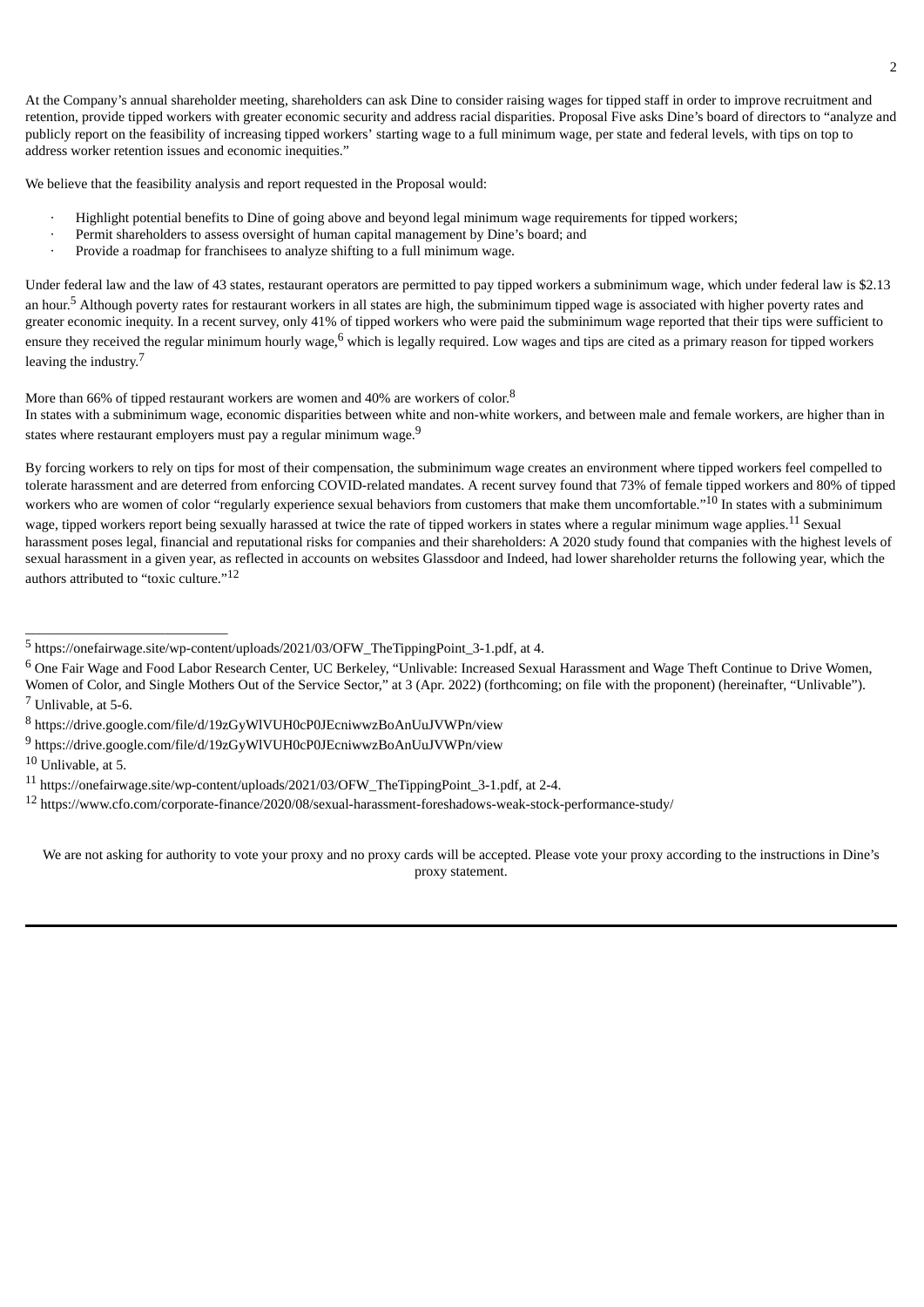Dine franchises the majority of its Applebee's and IHOP restaurants, but it owns and operates restaurants in North Carolina and South Carolina. Those company-owned restaurants pay tipped workers the tipped minimum wage rather than the regular minimum wage.<sup>13</sup> In its statement in opposition to the Proposal, Dine asserts that it is "concerned about the impact of increasing the base wages as this increase may place [company-owned] restaurants at a competitive disadvantage." But raising wages could also confer an advantage in the form of improved employee recruitment and retention resulting from greater economic security, reduced racial inequities, and lowered vulnerability to harassment. A study of requirements associated with New York's subminimum wage for tipped workers suggests that compliance can impose significant burdens on employers, increasing the risk of wage theft claims.  $^{14}$ There is evidence that states without a tipped subminimum wage experience higher tipped worker wages—especially for workers of color--growth in restaurant employment, and rates of restaurant establishment than states with the tipped subminimum wage.<sup>15</sup> The feasibility analysis requested by the Proposal would involve consideration of both advantages and drawbacks of moving to the regular minimum wage.

Dine touts the fact that its tipped workers earned an average of \$13.59 per hour in early 2022, but its comparison of that figure to the regular federal minimum wage of \$7.25 an hour is inapt because the Proposal asks Dine to analyze the feasibility of moving to the regular minimum wage and allowing workers to keep tips. What's more, Dine's vaunted \$13.59 hourly wage falls short of a living wage in the areas in which Dine operates company-owned restaurants, far short for any worker who is not single and childless:

- · An hourly living wage for a single adult (employed full-time) and one child in North Carolina ranges from \$26.27 in Alleghany County to \$34.12 in Wake County, according to the MIT Living Wage Calculator. $^{16}$
- Even for a single adult with no children in North Carolina's least costly county, Dine's \$13.59 hourly wage is shy of the \$13.97 living wage.<sup>17</sup>
- · The MIT Living Wage Calculator pegs the lowest living wage in South Carolina for an adult and one child at \$26.40, in the Sumter metropolitan area, nearly double Dine's average hourly wage for tipped workers; the highest, in Berkeley, Charleston and Dorchester Counties, is \$30.94.<sup>18</sup>
- · A single adult with no children could not live on Dine's \$13.59 hourly wage, even in South Carolina's least costly county, where a single adult's living wage is  $$14.16$ . $^{19}$

- <sup>15</sup> https://eofnetwork.org/wp-content/uploads/2019/10/Better-Wages-Better-Tips.pdf
- <sup>16</sup> https://livingwage.mit.edu/states/37/locations
- <sup>17</sup> https://livingwage.mit.edu/counties/37005

 $\_$ 

- <sup>18</sup> https://livingwage.mit.edu/states/45/locations
- <sup>19</sup> https://livingwage.mit.edu/metros/44940

We are not asking for authority to vote your proxy and no proxy cards will be accepted. Please vote your proxy according to the instructions in Dine's proxy statement.

<sup>&</sup>lt;sup>13</sup> See Definitive Proxy Statement of Dine Brands Global Inc. filed on Mar. 30, 2022, at 68 (hereinafter, "Proxy Statement").

<sup>14</sup> See https://workercenterlibrary.org/wp-content/uploads/2021/08/2016\_Tipped-Over-Employer-Liability-in-a-Two-Tiered-Wage-State.pdf